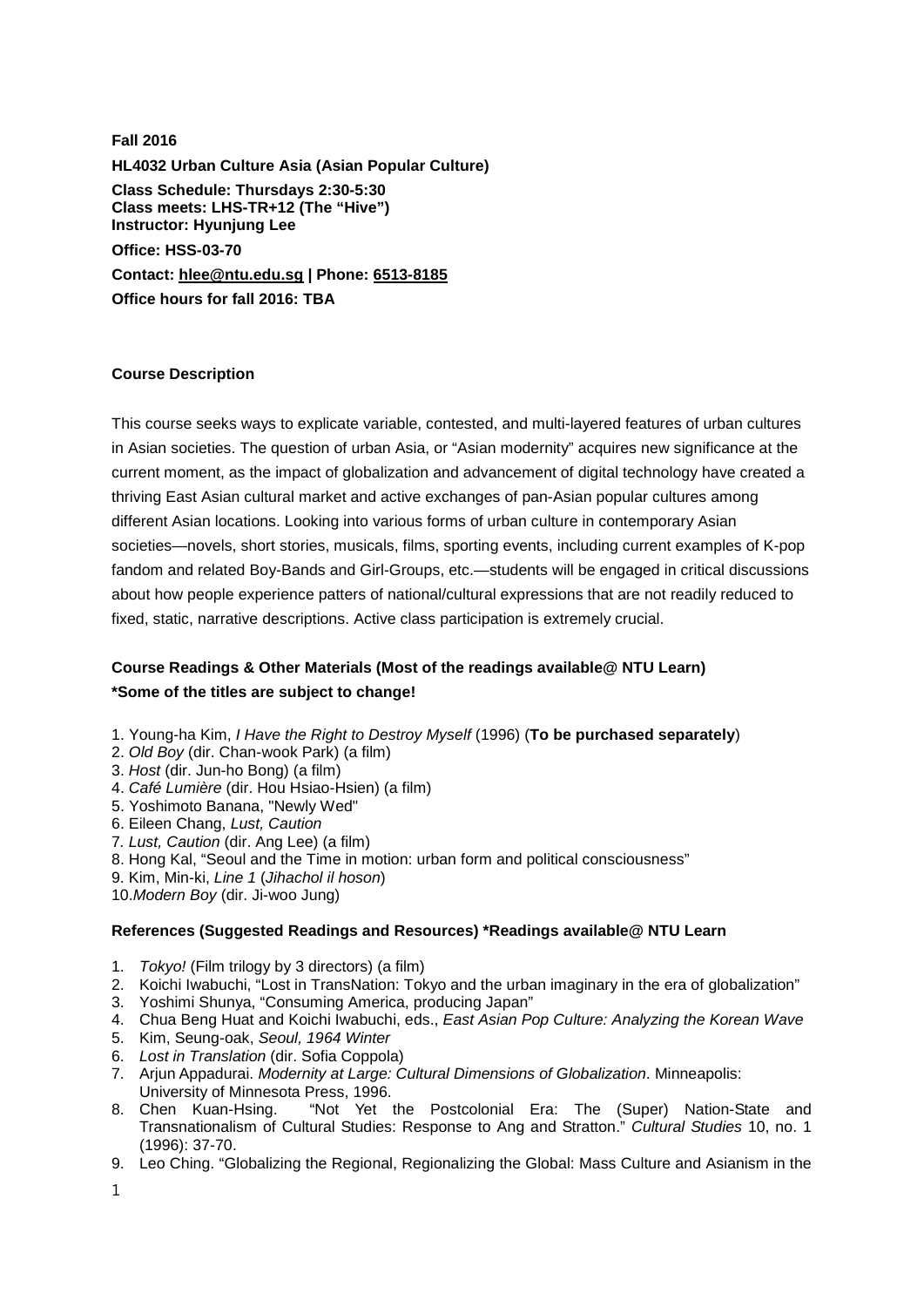Age of Late Capital." *Public Culture* 12, no. 1 (2000): 233–57.

- 10. Choy Lee Wang. "Authenticity, Reflexivity, and Spectacle; or, The Rise of New Asia is Not the End of the World." *positions* 12, no. 3 (2004): 643–66.
- 11. Stuart Hall. "The Local and the Global: Globalization and Ethnicity." In *Culture, Globalization and the World System: Contemporary Conditions for the Representation of Identity*, edited by Anthony D. King, 19-39. Minneapolis: University of Minnesota Press, 1997.

| Week            | <b>Topics</b>                                                                                         | <b>Reading Assignments</b>                                                                                                                                                                                         |
|-----------------|-------------------------------------------------------------------------------------------------------|--------------------------------------------------------------------------------------------------------------------------------------------------------------------------------------------------------------------|
| <b>ONE</b>      | <b>Introduction</b>                                                                                   |                                                                                                                                                                                                                    |
| <b>TWO</b>      | The Lure of the Modern:<br>the modern Shanghai and<br>the urban culture, from the<br>1940s to present | * Eileen Chang, Lust, Caution<br>* Ang Lee (dir.) Lust, Caution $(\triangle, \#)$ (2007)<br>(Watch the film prior to class; film reserved at the<br>business library)                                              |
| <b>THREE</b>    | The Lure of the Modern:<br>the modern Seoul and the<br>urban culture, from the<br>1940s to present    | * Hong Kal, "Seoul and the Time in motion: urban form<br>and political consciousness"<br>* Jung Ji-woo (dir.) Modern Boy (모던보이)(2008)<br>(Watch the film prior to class; film reserved at the<br>business library) |
| <b>FOUR</b>     | Delineating the urban<br>landscape in Asia                                                            | * Bong Jun-ho (dir.) Host (괴물)(2006)<br>(Watch the film prior to class; film reserved at the<br>business library)                                                                                                  |
| <b>FIVE</b>     | <b>Continuation and</b><br>disjuncture, Old and the<br><b>New</b>                                     | * Park Chan-wook (dir.) Old Boy (올드보이)(2003)<br>(Watch the film prior to class; film reserved at the<br>business library)                                                                                          |
| <b>SIX</b>      | Sporting event as urban<br>culture in Asia: Korea-<br>Japan 2002 World Cup                            | *Hyunjung Lee, "Performing Nation-ness in South<br>Korea: Social spectacle during the 2002 Korea-Japan<br>World Cup," Korea Journal (Vol. 49, Issue 03, Autumn<br>2009, pp. 93-120)                                |
| <b>SEVEN</b>    | Hari Raya Haji<br>(Public Holiday)                                                                    |                                                                                                                                                                                                                    |
| <b>EIGHT</b>    | <b>RECESS</b>                                                                                         |                                                                                                                                                                                                                    |
| <b>NINE</b>     | <b>Tokyo in Motion</b><br>* Term paper Prospectus<br>due in class                                     | *Yoshimoto Banana, "Newly Wed"<br>*Hou Hsiao-Hsien (dir.), <i>Café Lumière</i> (咖啡時光)<br>(2003)                                                                                                                    |
| <b>TEN</b>      | <b>Questions of Youth Culture</b><br>and the Asian Modern                                             | *Kim Young-ha, I Have the Right to Destroy Myself<br>(1996) (a novel)                                                                                                                                              |
| <b>ELEVEN</b>   | <b>Conference (class</b><br>cancelled)<br><b>Class make-up TBA</b>                                    |                                                                                                                                                                                                                    |
| <b>TWELVE</b>   | <b>Location of Hong Kong</b>                                                                          | * Wong Kar-wai (dir.) In the Mood for Love ( 花樣年華)<br>(2000) (Watch the film prior to class; film reserved at the<br>business library)                                                                             |
| <b>THIRTEEN</b> | <b>Korean Wave and its</b><br>reception/consumption in                                                | Discussing the K-pop fandom (Students' selections of<br>Boy-Bands and Girl-Groups) *Requires students'                                                                                                             |

**Course Outline (Some of the following are subject to change!)**